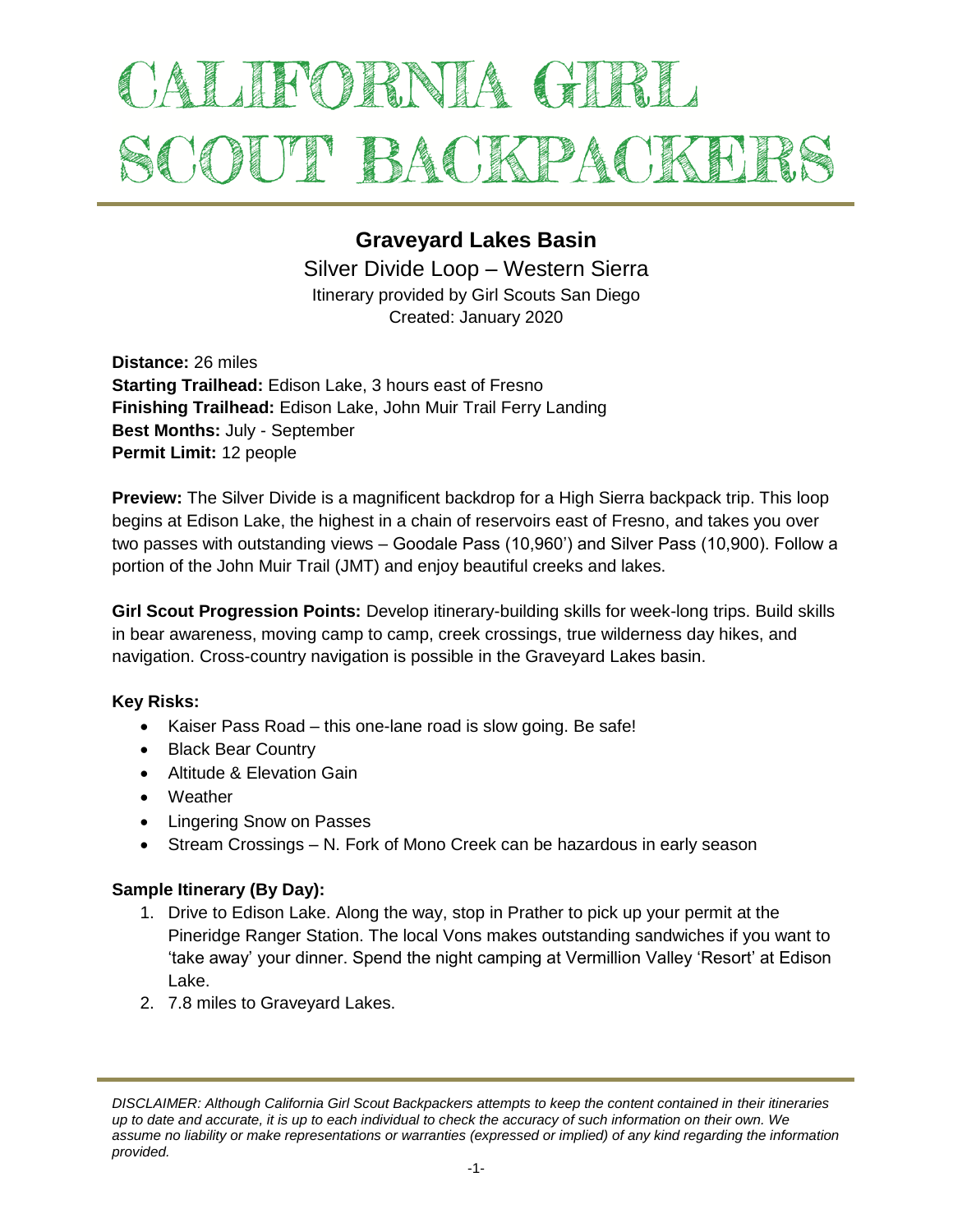- 3. Day hike the Graveyard Lakes Basin. If you have a strong group with good x-country navigating skills, consider hiking up to Silver Fox Pass, the divide between Graveyard Lakes Basin, and Peter Pande Lakes.
- 4. 2.5 miles to Wilbur May Lake.
- 5. 4.5 miles to Lake of the Lone Indian good campsites on west of lake, north at the outlet, and one lovely, above-the-lake-with-amazing-view site on the bluff just west of the lake along the trail.
- 6. 7.3 miles to top notch Silver Creek campsites above Pocket Meadow. (1 mile north of the creek crossing before the switchbacks that descend to Pocket Creek Crossing.)
- 7. Day hike to Mott Lake (8 miles round trip).
- 8. 5 miles to Edison Lake ferry landing. (Taking the morning/afternoon ferry across the lake eliminates another 5 – 6 miles of hiking along the north side of the lake to your car at the trailhead.)

# **Itinerary Options:**

- Take time to day hike through the Graveyard Lakes Basin. (Excellent opportunity to polish your cross-country/use-trail navigation skills.)
- Day hike to Mott Lake (off the JMT) later in the trip is worthwhile.

# **Permits Needed:**

- Wilderness Permit Required
	- o High Sierra Ranger District (in Prather): 559-855-5355
	- o Permitting Office: 29688 Auberry Rd. Prather, CA 93651
	- o Permits can be reserved 1 year in advance: <http://files.meetup.com/824870/wildernesspermit.pdf>

## **Resources & Safety Management:**

- Vermillion Valley Resort: <http://www.edisonlake.com/>Vermillion Resort is right on Edison Lake and is an outstanding resource for all backpackers including JMT and PCT thru-hikers. In addition to lodging, there's a restaurant, store, showers, and ferry service. Vermillion Valley Resort caters to backpackers, hikers, and anglers, so you can count on their little store to be quite well-supplied and their restaurant packed.
- Ferry Service Vermillion Valley Resort: The ferry runs twice a day from June to October. It leaves Vermillion Valley Resort landing at 9 a.m. and 4 p.m.; it leaves the Mono Creek landing (opposite shore) at 9:45 a.m. and 4:45 p.m.
- Mono Hot Springs [http://www.monohotsprings.com](http://www.monohotsprings.com/) The hot springs are an excellent resource for lodging or baths/showers after your trip. They are located about ½ an hour from Edison Lake (toward Fresno). There's also a store and restaurant plus all the spa amenities.
- High Sierra Pack Station: [http://www.highsierrapackstations.com](http://www.highsierrapackstations.com/) Another option to consider is using a pack station to take your gear into Graveyard Lakes and having your group meet them there.
- Topo Maps: 7.5 minute Graveyard Peak

*DISCLAIMER: Although California Girl Scout Backpackers attempts to keep the content contained in their itineraries up to date and accurate, it is up to each individual to check the accuracy of such information on their own. We assume no liability or make representations or warranties (expressed or implied) of any kind regarding the information provided.*